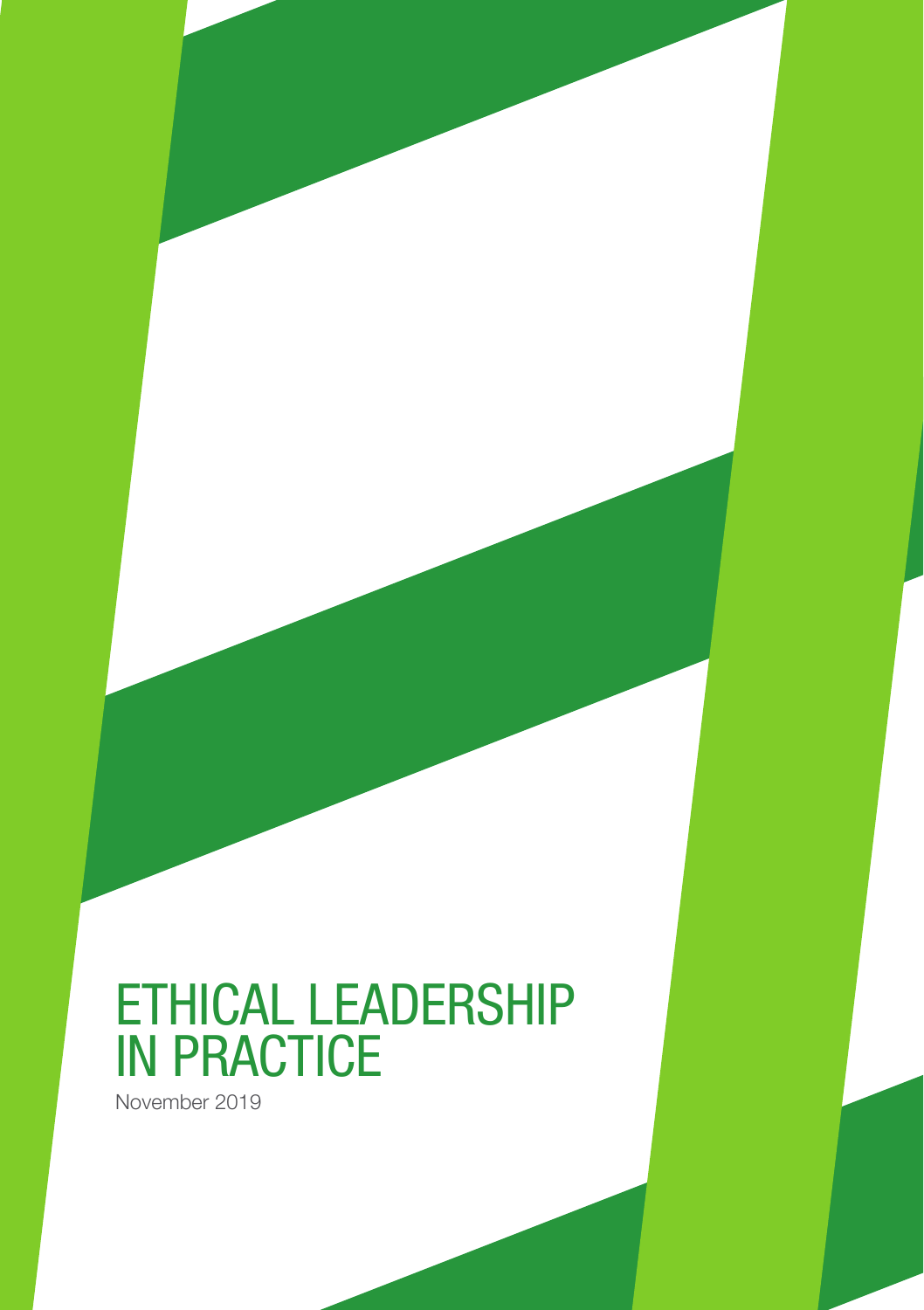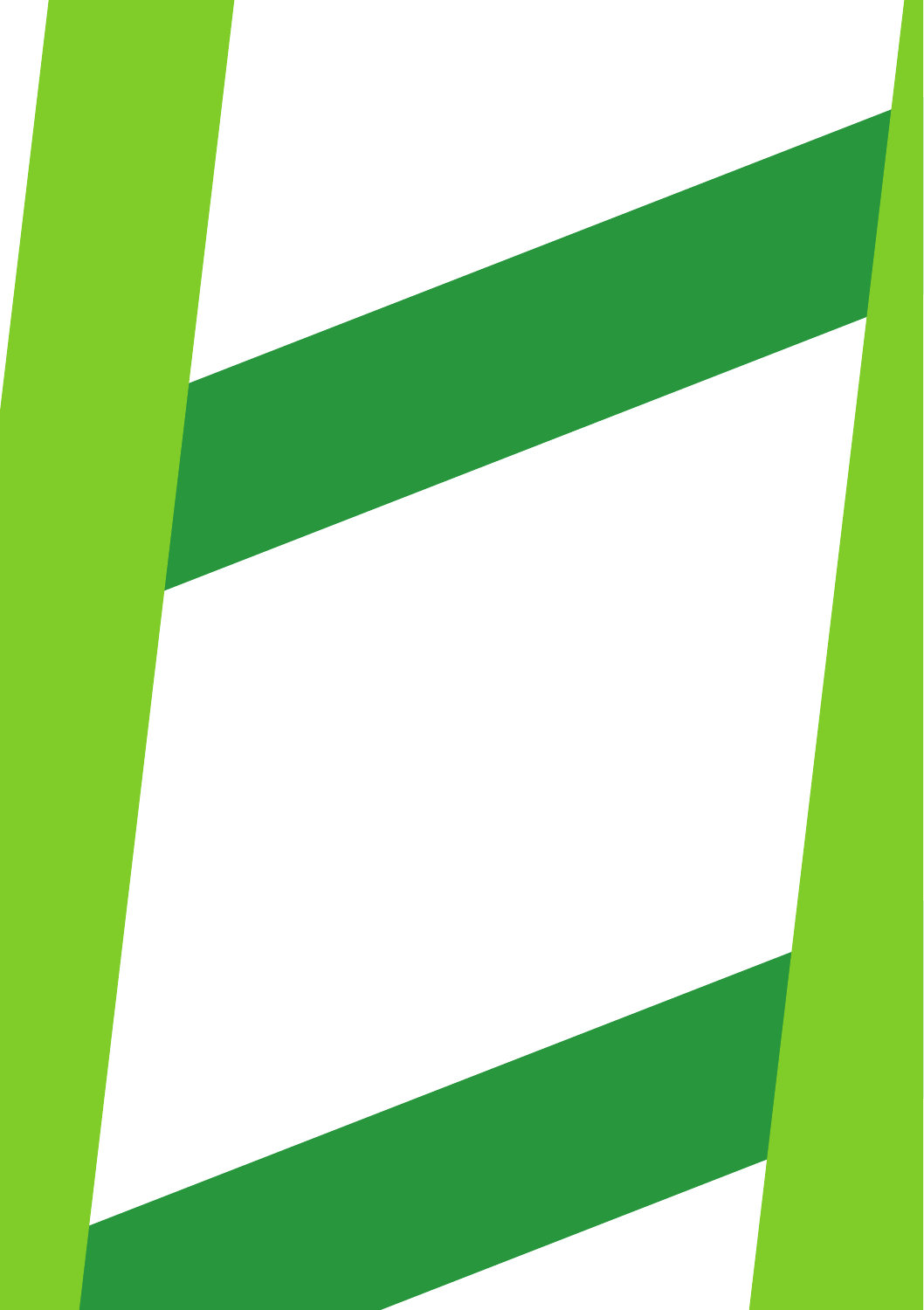## *FOREWORD: ETHICAL LEADERSHIP FOR A BETTER EDUCATION SYSTEM*

The Ethical Leadership Commission set itself the task to provide busy school leaders with a set of principles against which they could test their most difficult decision-making. We did this to help rebuild professionalism and personal agency in school leaders. Schools are where society looks after its young until they are old enough to take on the mantle of adult citizenship, so school leaders not only model diligent public service but also the behaviour and virtues society values. Accountability is not enough: we have to do good.

Carolyn Roberts | Chair, Ethical Leadership Commission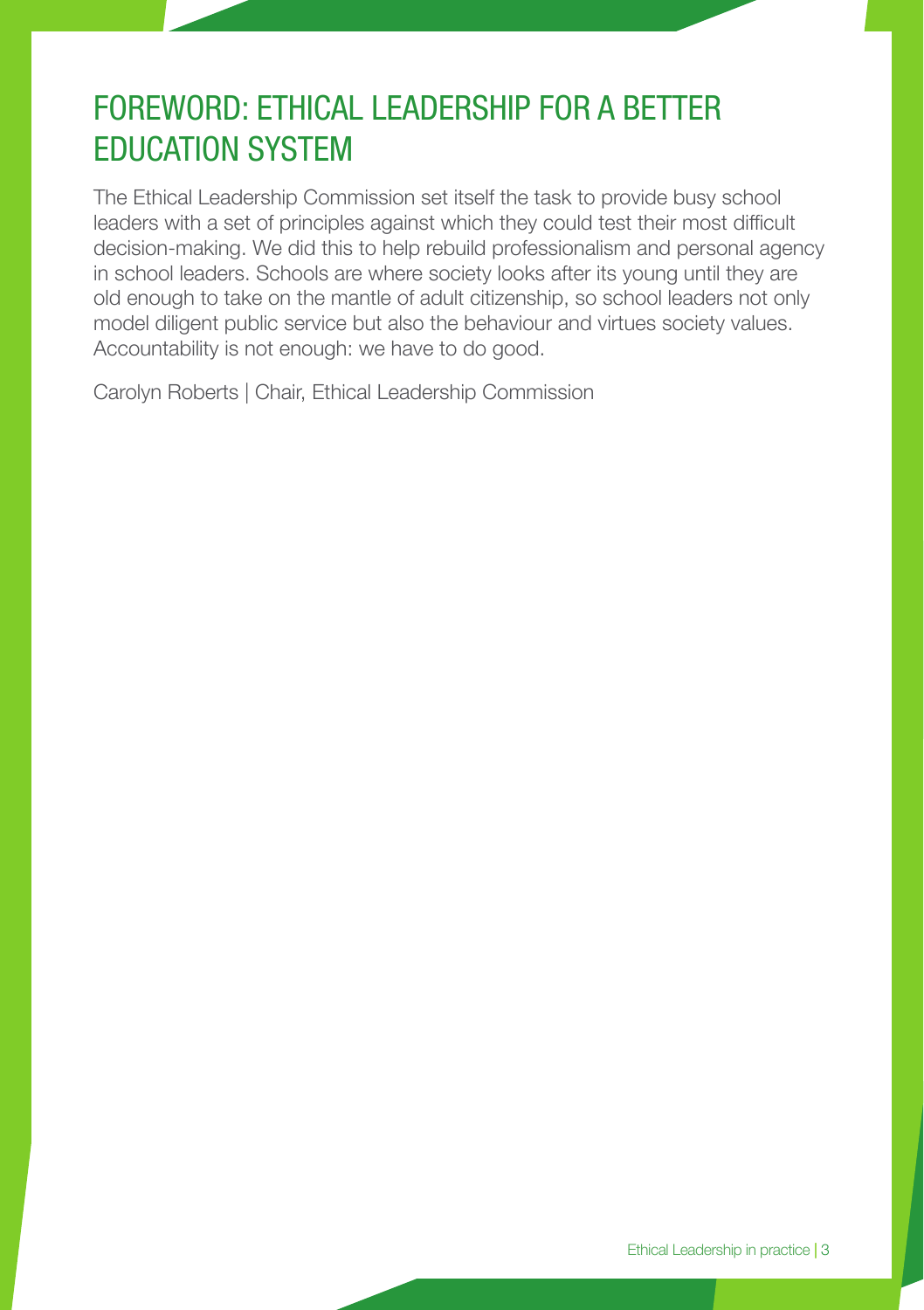### *FRAMEWORK FOR ETHICAL LEADERSHIP IN EDUCATION*

The Ethical Framework for Educational Leadership is based upon the seven principles of public life.

Selflessness School and college leaders should act solely in the interest of children and young people.

Integrity School and college leaders must avoid placing themselves under any obligation to people or organisations that might try inappropriately to influence them in their work. Before acting and taking decisions, they must declare and resolve openly any perceived conflict of interest and relationships.

**Objectivity** School and college leaders must act and take decisions impartially and fairly, using the best evidence and without discrimination or bias. Leaders should be dispassionate, exercising judgement and analysis for the good of children and young people.

Accountability School and college leaders are accountable to the public for their decisions and actions and must submit themselves to the scrutiny necessary to ensure this.

Openness School and college leaders should expect to act and take decisions in an open and transparent manner. Information should not be withheld from scrutiny unless there are clear and lawful reasons for so doing.

**Honesty** School and college leaders should be truthful.

**Leadership** School and college leaders should exhibit these principles in their own behaviour. They should actively promote and robustly support the principles, and be willing to challenge poor behaviour wherever it occurs. Leaders include both those who are paid to lead schools and colleges and those who volunteer to govern them.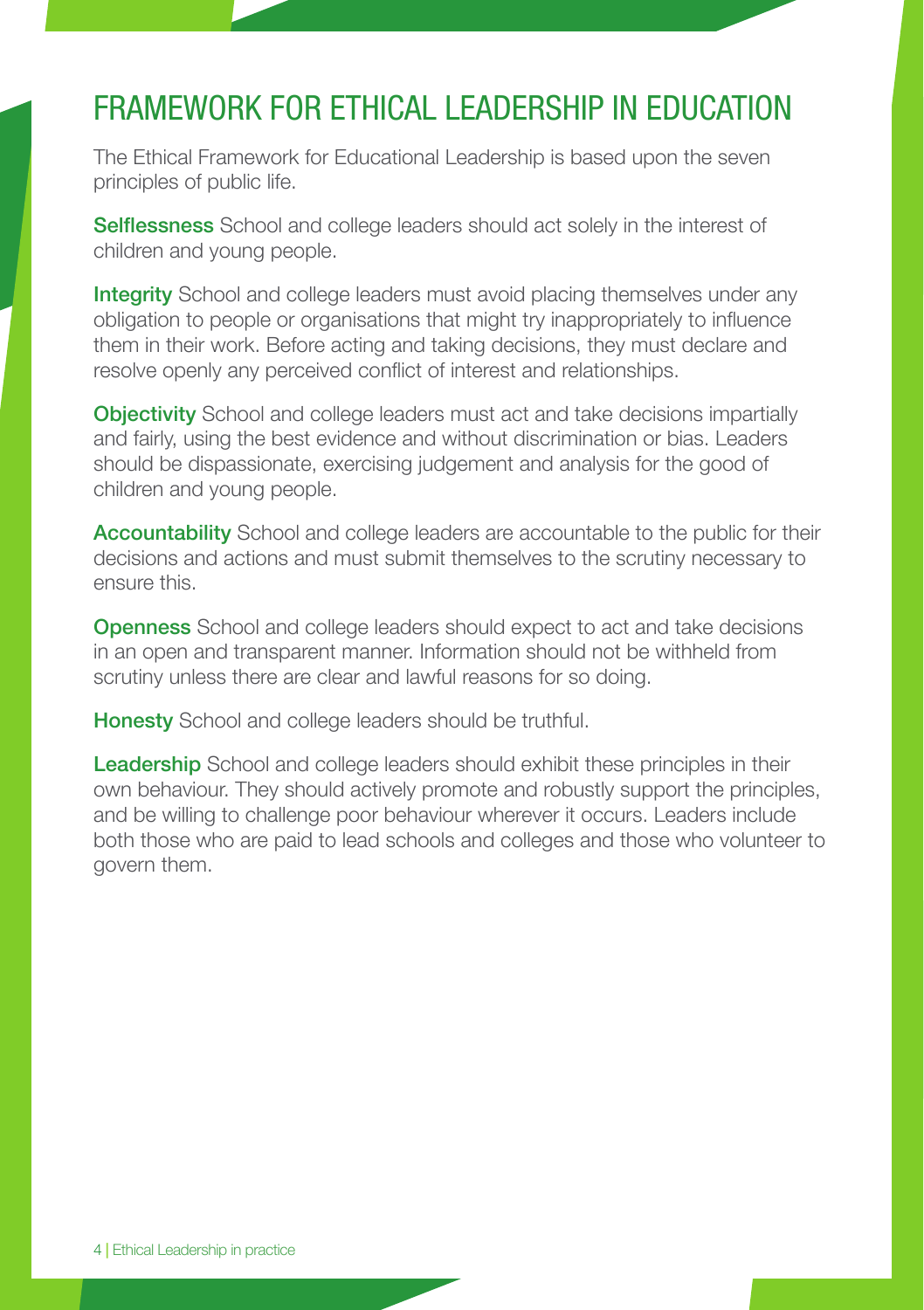Schools and colleges serve children and young people and help them grow into fulfilled and valued citizens. As role models for the young, how we behave as leaders is as important as what we do. Leaders should show leadership through the following personal characteristics or virtues:

#### Trust **|** *leaders are trustworthy and reliable*

We hold trust on behalf of children and should be beyond reproach. We are honest about our motivations.

#### Wisdom **|** *leaders use experience, knowledge and insight*

We use experience, knowledge, insight, understanding and good sense to make sound judgements. We demonstrate restraint and self-awareness, act calmly and rationally, exercise moderation and propriety as we serve our schools and colleges wisely.

Kindness **|** *leaders demonstrate respect, generosity of spirit, understanding and good temper*

We give difficult messages humanely where conflict is unavoidable.

## Justice **|** *leaders are fair and work for the good of all children*

We work fairly for the good of children from all backgrounds. We seek to enable all young people to lead useful, happy and fulfilling lives.

#### Service **|** *leaders are conscientious and dutiful*

We demonstrate humility and self-control, supporting the structures and rules which safeguard quality. Our actions protect high-quality education.

### Courage **|** *leaders work courageously in the best interests of children and*

#### *young people*

We protect their safety and their right to a broad, effective and creative education. We hold one another to account courageously.

#### Optimism **|** *leaders are positive and encouraging*

Despite difficulties and pressures, we are developing excellent education to change the world for the better.

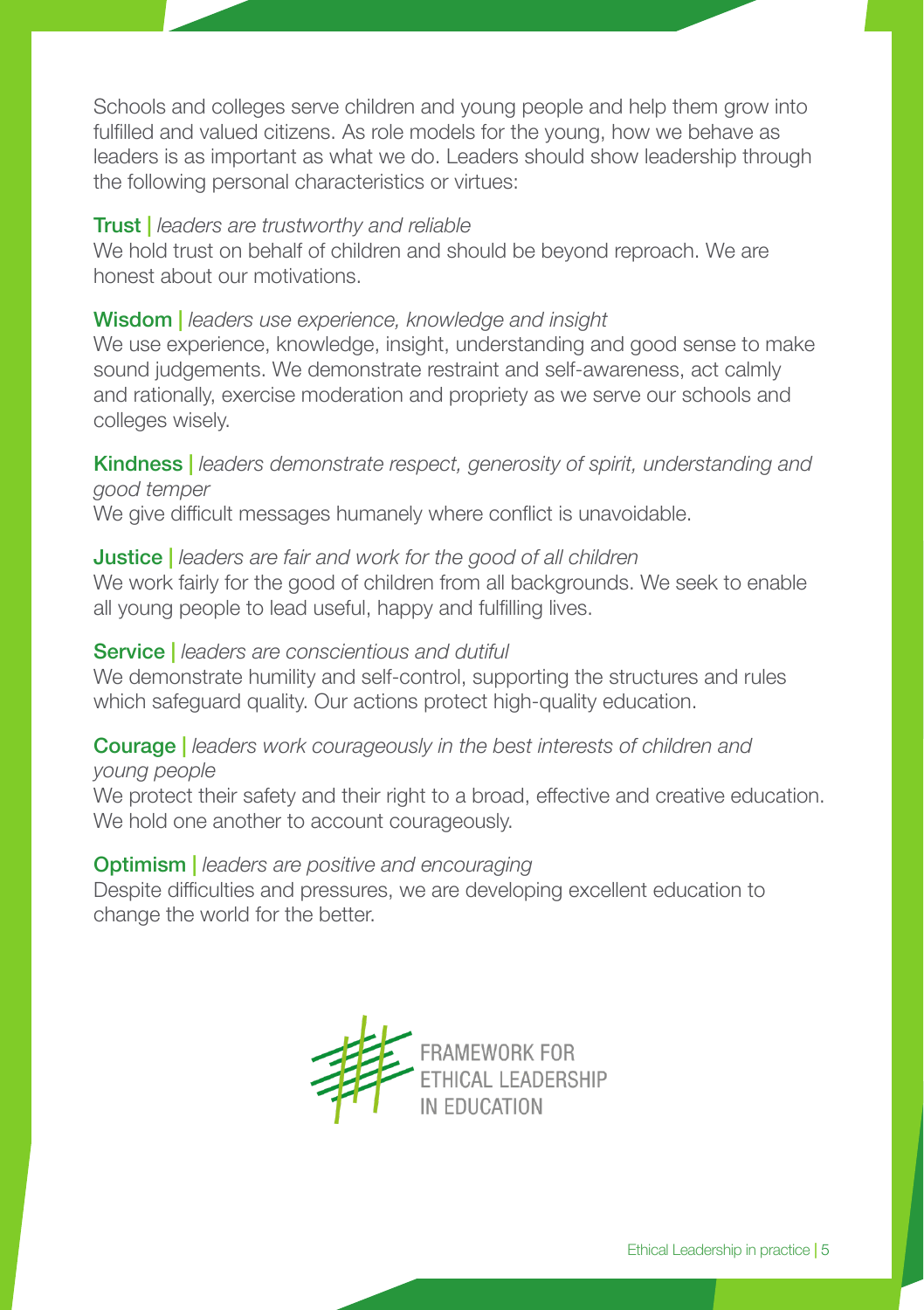## *INTRODUCTION: THE FRAMEWORK FOR ETHICAL LEADERSHIP IN EDUCATION*

The Framework for Ethical Leadership in Education was launched in January 2019 alongside a report on ['Navigating the Education Moral Maze: The Final](https://www.nga.org.uk/getattachment/Knowledge-Centre/Good-governance/Ethical-governance/Framework-for-Ethical-Leadership-in-Education/ELC-final-report-jan-19.pdf?lang=en-GB)  [Report of the Ethical Leadership Commission](https://www.nga.org.uk/getattachment/Knowledge-Centre/Good-governance/Ethical-governance/Framework-for-Ethical-Leadership-in-Education/ELC-final-report-jan-19.pdf?lang=en-GB)', written by Carolyn Roberts, Chair of the Ethical Leadership Commission. The commission responded to calls by Association of School and College Leaders (ASCL) members and the education sector that felt there were no guiding principles for ethical leadership in education.

The commission proposed that the framework would be used in training and reflection for leaders, teachers, governors, trustees, and anyone concerned with how we educate the nation's young people. The pathfinder project provides resources and training materials to help guide boards and leadership teams. Another development of the Ethical Leadership Commission was the ethics forum. [The Ethics Forum](http://ethicsforum.co.uk/), hosted by the Chartered College of Teaching, will develop the language of the framework, and enable the framework to shape around the current educational climate, and pathfinders input into the Forum through their experiences.

In the *Navigating the Education Moral Maze* report, Roberts speaks of the 'sad legacy of the compliance culture cemented into schools and college leadership', and the potential that the framework might be considered vague, without sufficient outcomes. However, the pathfinder project has been addressing this by identifying the impact that schools have made with the framework. The purpose of this report is to define experiences of pathfinders within the first 6 months of the programme.

**1** *I feel the framework is our moral compass at a time when the pressure to do so much with so little is at its greatest. It keeps of students and their families at the centre of all decision making. pressure to do so much with so little is at its greatest. It keeps our students and their families at the centre of all decision making.* **"**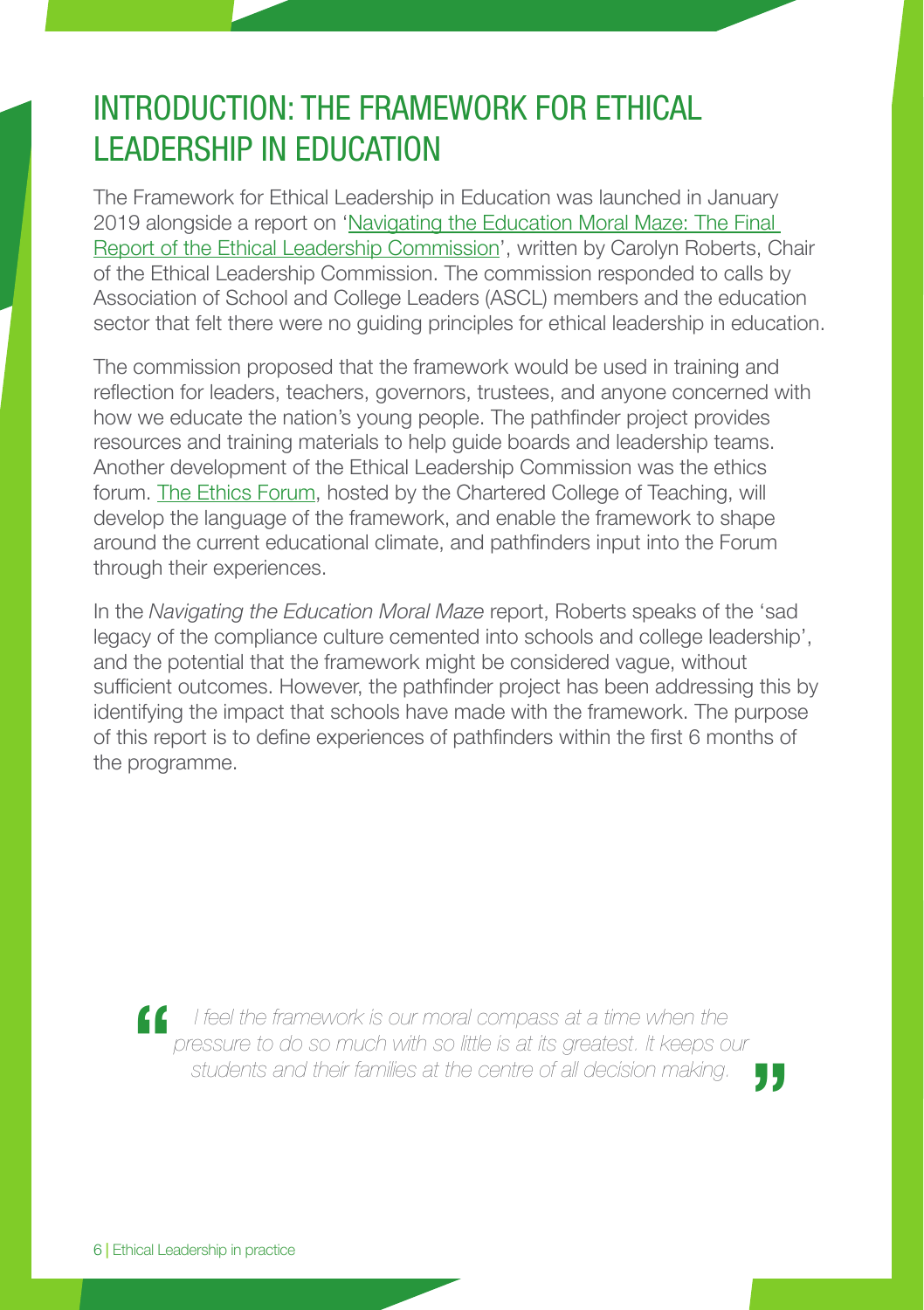### *PATHFINDERS AIMS AND EXPECTATIONS*

The pathfinder project is hosted by the National Governance Association (NGA). NGA views ethical leadership as a cornerstone of good governance, and therefore good school leadership. Free and open to all, NGA signed up pathfinder schools – who are expected to test out the resources, design new resources, and create the 'paths' for other schools to follow to enable ethical leadership to flourish. The aims of the pathfinders were to answer two fundamental questions:

- How well do we fulfil our roles as trusted educators?
- What kind of role models are we to the children in our care?

#### **Expectations**

Pathfinders will use the framework, and report back on its use informally and through feedback surveys. The pathfinders were anticipated to work on the framework using the resources provided and also resources they create. Pathfinders can also work locally and within their networks.

#### **Resources**

Pathfinders will inform their understanding of educational ethical leadership through the use of resources provided to pathfinders – an ethical audit, board activities, and discussion topics, for schools to use to embed the practise of values and virtues into schools, and to encourage the use of the Framework for Ethical Leadership in Education. The ethical audit is a red, amber, green (RAG) rating exercise, which asks pathfinders what ethical behaviour is already exampled in their schools. There are four sections to the audit; leadership principles, safeguarding values and virtues, management styles, and a model community. Board development activities are five activities that can be undertaken as part of a board meeting or senior leadership meeting, to start a discussion regarding the school/trust ethical behaviour. The final resources are the ethical dilemmas (previously case studies) – which is a collection of cases of ethical and unethical behaviour, intended to ignite discussion.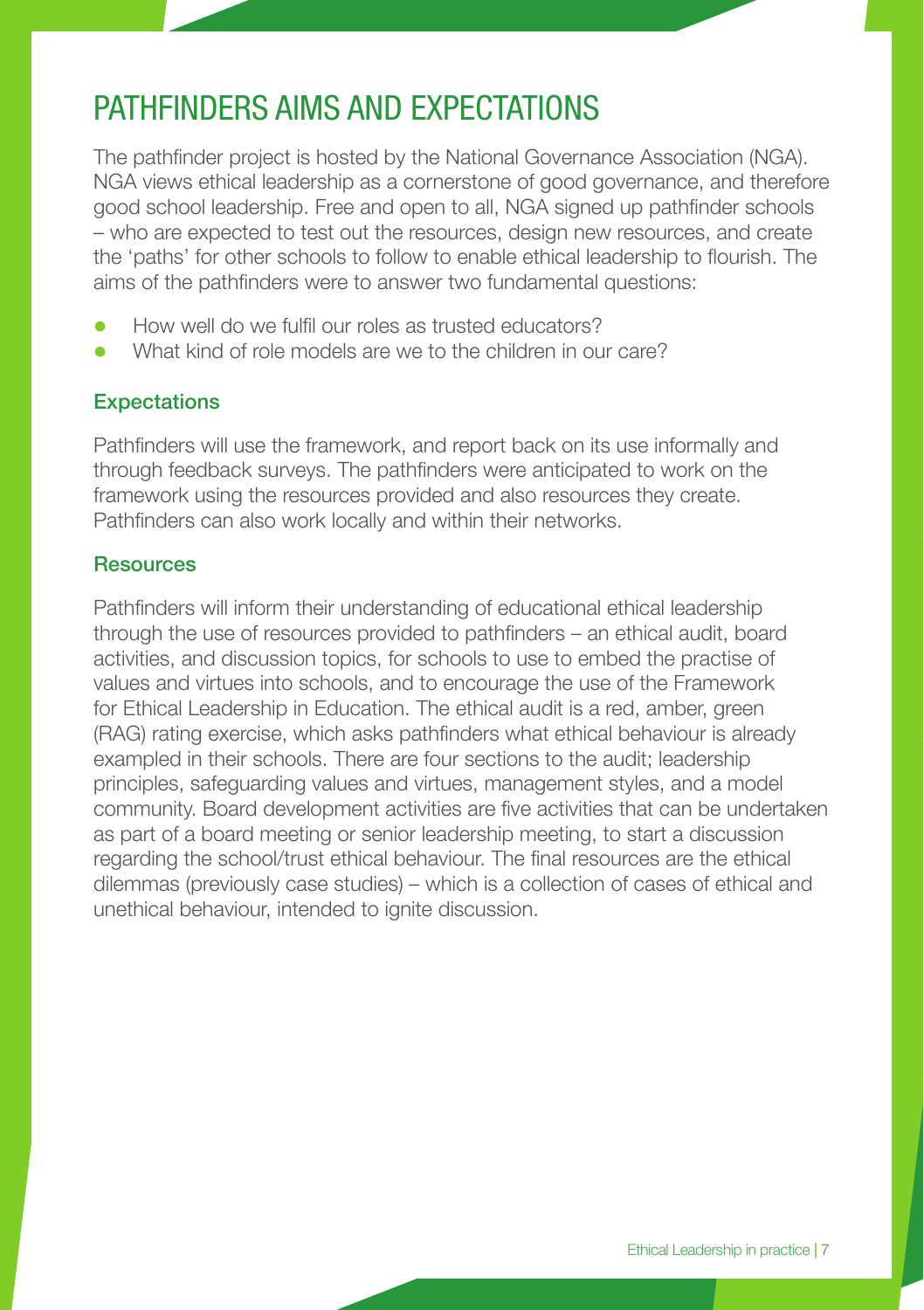#### Who and what are the pathfinders?

The resources were released to pathfinders who registered and expressed an interest in the pathfinder project. This ensures that there is a record of those using the resources, and to follow up on the results of their activities.

Prior to the January 2019 launch, we had just under 100 registrations of interest from pathfinders. Currently, we have over 150 registered pathfinders. A full list of registered pathfinders can be found on our list of registered pathfinders: <http://bit.ly/EthicalPathfinders>. These registrations represent all aspects of education, from nursery schools to 16-18 colleges, independent, state schools, multi-academy trusts, small rural schools, and everything in between. Through the pathfinder survey in June 2019, we identified that many pathfinders had not yet been able to commence using the framework or resources in a meaningful way. This list has been edited to reflect those who are actively engaging over time and will continue to be updated.



**School and Trusts engaged**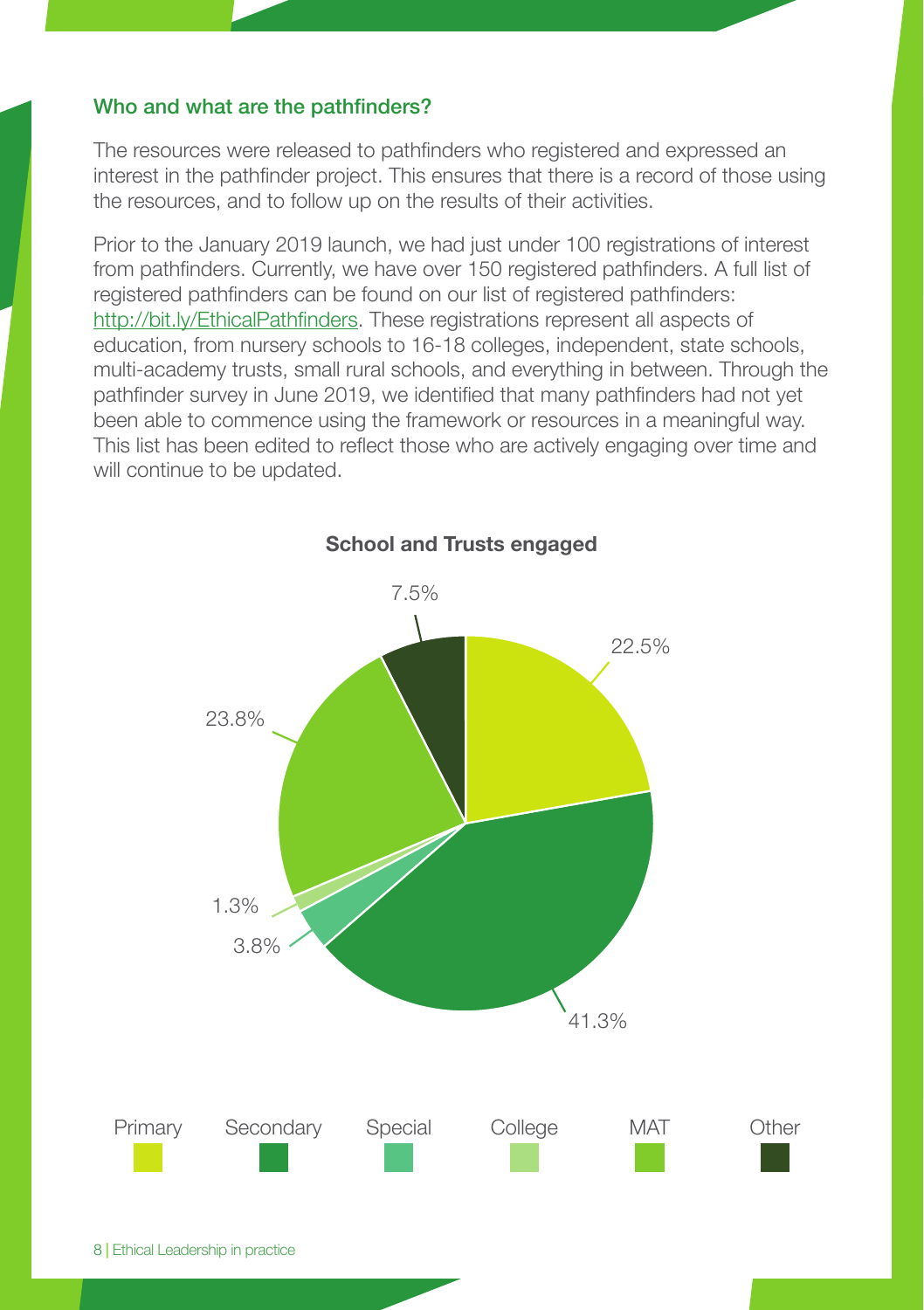**16** There have been some historical issues with previous leaders in one of the schools in our federation. The federation is new and we are keen that we do things the "right way" from the start. *one of the schools in our federation. The federation is new and we are keen that we do things the "right way" from the start.* **"**



#### **Where did you hear about Pathfinders for the Framework for Ethical Leadership in Education**

The pathfinder survey revealed that over one third heard about the programme through promotion from the commission members (ASCL, NGA, Chartered College and Carolyn Roberts speaking across the country). Of those who registered, over two thirds are school leaders; head teachers, CEOs and executive head teachers (or similar). With the last third representing governors and trustees.

When pathfinders shared the reasons they registered, there were reoccurring phrases such as 'best practice', 'embed [values]', 'moral', and 'ethos' which proves that pathfinders wanted to engage in ethical leadership. One specific response explained they wanted to be involved "because it is right. Our system is fractious and at times broken. We are desperate for a framework and a network which will help us navigate our way ethically", and another suggesting that the pathfinder work will "reinforce the work we already do and give structure to all leaders as we grow. And it's the right thing to do". The general consensus was positive, with many wanting to use the framework within their setting appropriately – whether this is supporting a new Headteacher, or testing current policies. Using the framework reinforces a school or trusts culture, and because the pathfinder programme is open to all (without being descriptive) it allows pathfinders to determine the best focus. The biggest success of the pathfinder project has been the numbers of schools and trusts who have registered. This has created a network of leaders, eager to work together to discuss and feedback on resources, and attend events.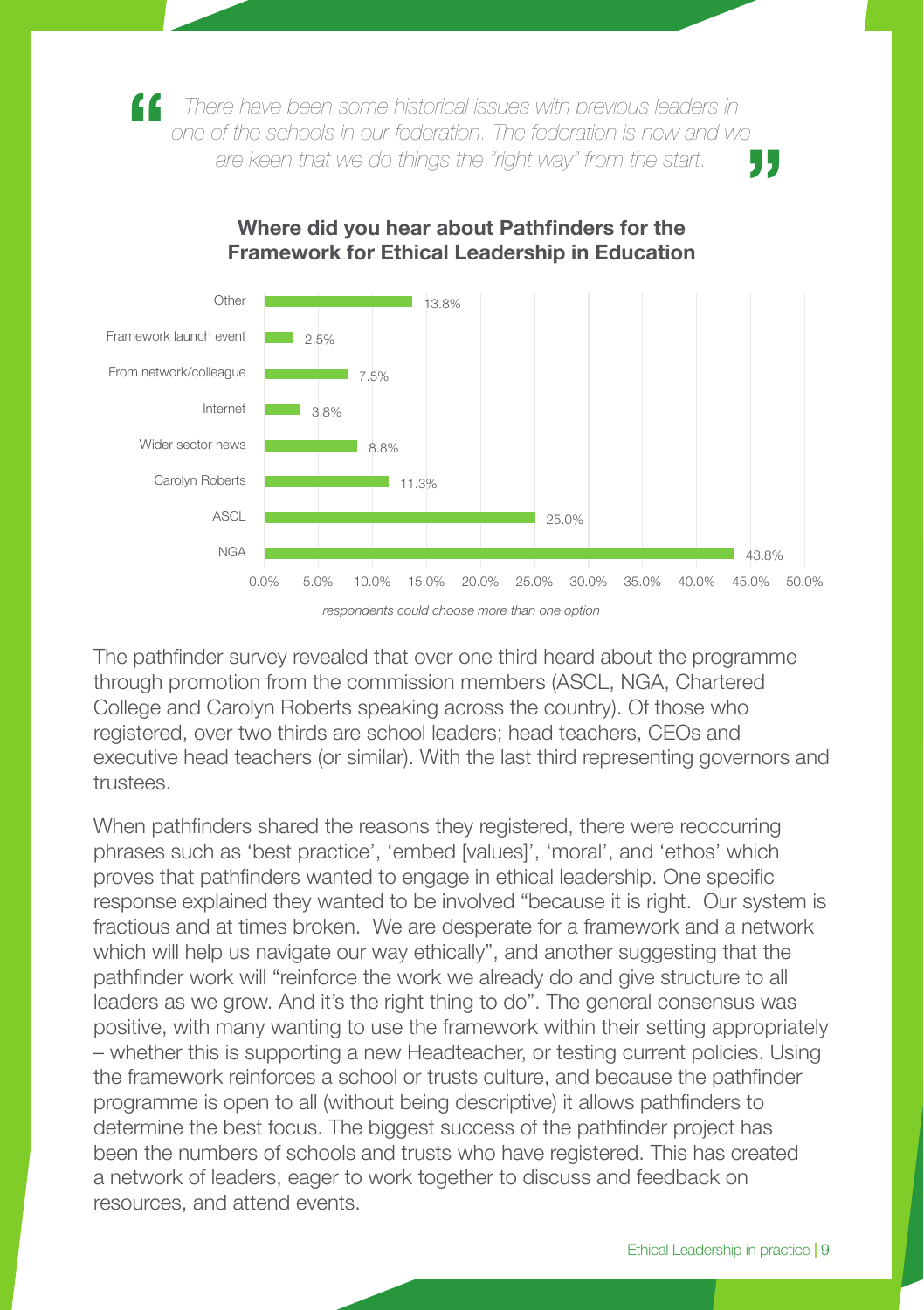### *WHAT HAVE PATHFINDERS BEEN DOING?*

In June 2019, NGA surveyed pathfinders about the use of the framework and resources, and the results of the pathfinders. Feedback was given through the pathfinder survey and also the pathfinder ethics exchange hosted in July 2019.

#### The resources

Of the survey respondents, 65% have started to use the resources. Those who had not yet started to use the resources (the remaining 35%), did intend to use the resources in the near future. None suggested that they did not plan to use the resources, or wished to no longer continue as a pathfinder.

The frequently used resource was the discussion topics, with over 55% of respondents using these. Just over 40% used the ethical audit, and 27% have used the board activities (with most pathfinders using a combination of resources). Most pathfinders used the resources at board meetings (49%), or in a senior leadership team meeting (59%). Anecdotally, we heard reports from pathfinders who had success using the ethical audit, which enabled the school to set up an action plan. The framework and resources have encouraged schools and trusts to promote openness – through gathering feedback from pupils and parents, and setting values and direction in school and trusts policies and growth. At the Ethics Exchange held in July we heard from a range of pathfinders who have been successful in creating an ethical culture using the framework and resources. This included schools presenting the board activities to their trust board, which later enabled the new trust in putting an ethical commitment as part of their values and virtues and is found on their website.

*The ethical leadership framework fits perfectly with the work that we do and gives us a clear way of working and 'checking' our decision making. We also want to ensure that going forward as a trust, that the ethical leadership way of working is embedded and whoever is in a leadership position understands that this is the way in which the trust is led* **"**

**"**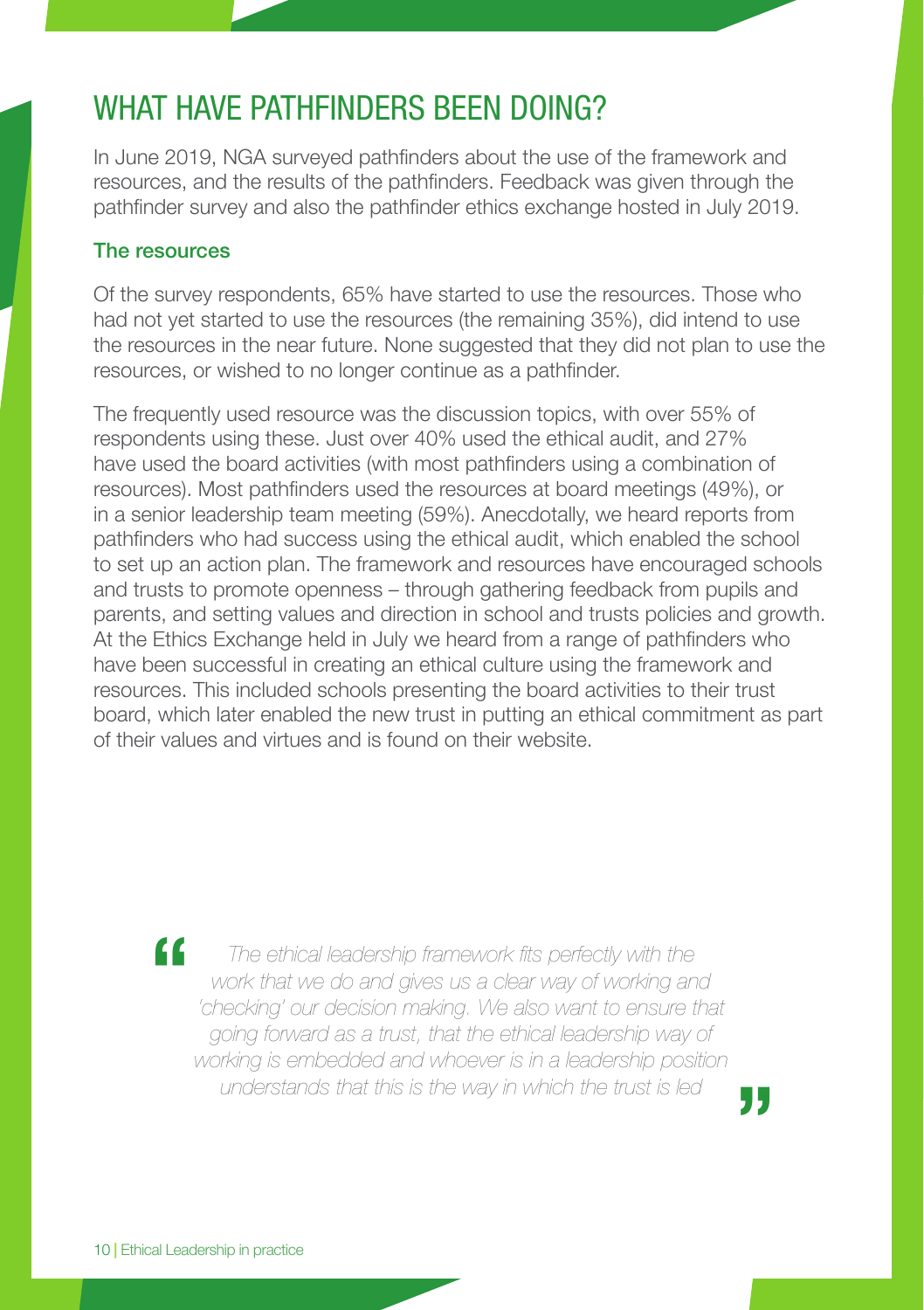

#### **Where have pathfinders used the framework**



Ethical Leadership in practice **|** 11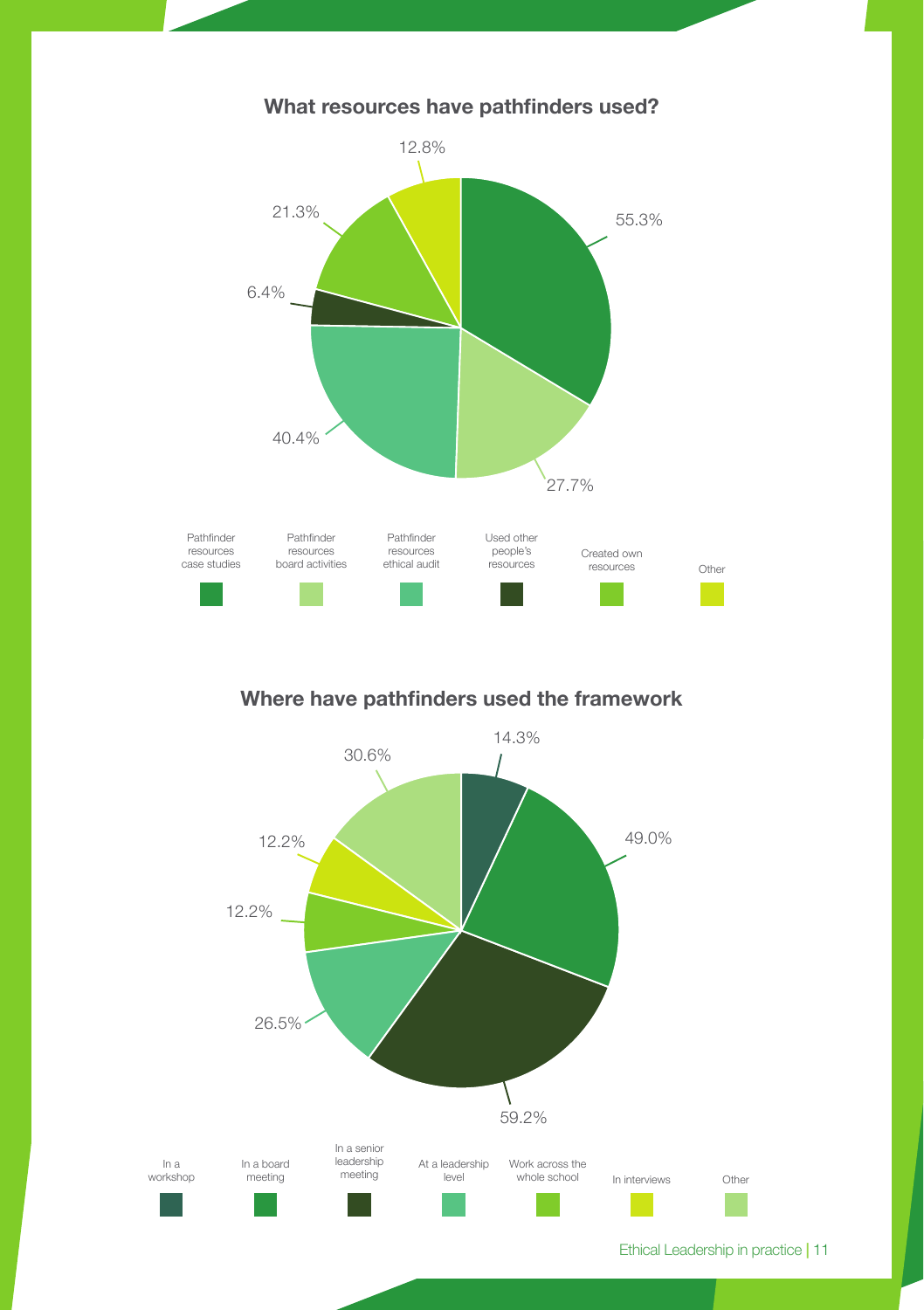### *THE NON-STARTERS*

The main reasons that respondents suggested that they had not yet used the resources was timing. Some schools suggested they have just recruited new senior leaders, or that the governing board meetings had not yet happened. Other schools and trust leaders also suggested workload meant they were unable to use the resources, with other projects taking priority before the ethical exchange. One respondent suggested they were overwhelmed with the resources and information provided at the beginning, and didn't know where to start.

### *WHAT HAS BEEN DONE?*

#### Ethics Exchange 04 July 2019

The Ethics Exchange event in July 2019 was successful in promoting schools and trusts not yet involved to get an understanding of the opportunities of the framework and resources. For those already signed up, but struggling to get started, the event gave schools and trusts the confidence to engage with the resources and gain momentum. The day was positive, and received excellent feedback that schools could not wait to get started and engage with the framework and resources.

Pathfinders who attended the inaugural Ethics Exchange event at the University of Birmingham on Thursday 4 July shared their experiences of ethical leadership, and of using the resources. Over 70 schools and trusts took part in the event to tell other pathfinders how they are using the Framework and resources in their decision making, and also discussed the difficulties of ethical leadership in education.

**f** Using the principles alongside questions adapted from the case studies provided, we sought to consider solutions to the funding pressures we are currently facing in school. *case studies provided, we sought to consider solutions to the funding pressures we are currently facing in school.* **"**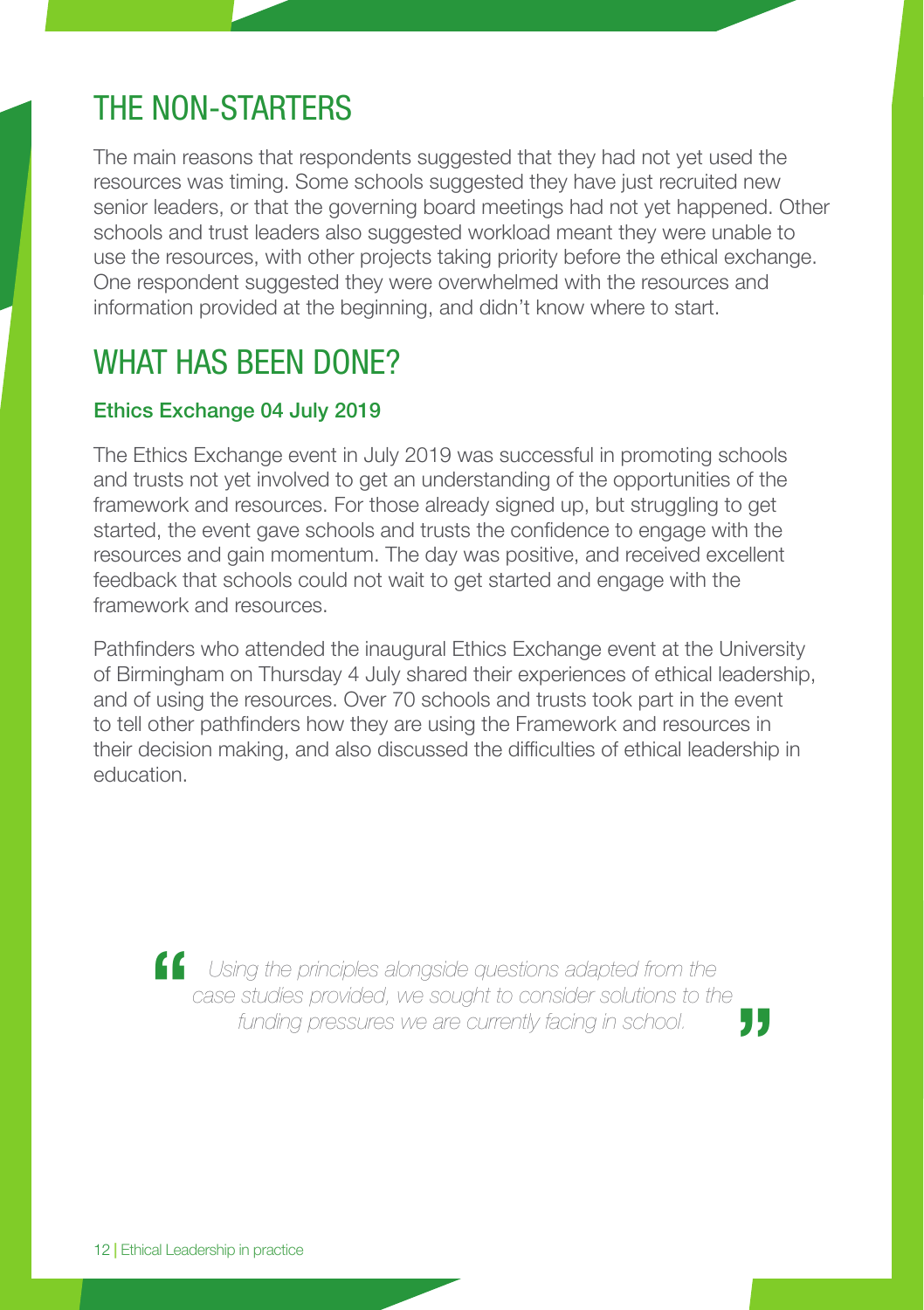Pathfinders showcased how the resources and framework have been used in individual organisations and debated the ethical dilemmas facing schools today:

Cath Kitchen, chief executive of the Skylark Partnership, and headteacher of Hospital and Outreach Education, discussed how she was able to use the framework to build ethical behaviour in the foundations of the new trust. Bringing the board along was made easier through the use of the resources, specifically the board activities, which the trust now firmly stand behind. The board has embraced these ethical principles to such an extent that, whilst discussing funding for a launch event for the new trust, trustees reminded each other of the framework and whether it was ethical to spend so much money on a promotional endeavor - therefore encouraging greater financial management. The trust now have their vision and values reflecting the framework for ethical leadership statement on their website and plan to continue this in the recruitment of new senior leaders.

Karen Cornell, assitant headteacher from Coleshill School, spoke of the work between herself and the local authority (Warwickshire) in creating an ethical culture around inclusion. Working on having difficult conversations between schools and creating trust between schools and local authorities, they have managed to reduce the amount of permanent exclusions and bring students back into education. The framework was hugely useful for all involved in developing the language of ethics that they now use.

Jonny Uttley, chief executive of The Education Alliance spoke about creating an ethical culture within their trust, particular around growth. This is only possible if trustees consider ethical leadership when they challenge and support their chief executive. Using the language of the ethical framework, Jonny also outlined that his MAT defines growth as "expanding the positive impact we have on more lives". In this way, the trust see leadership as working for everyone – the teachers, the children, and the leaders.

Ela McSorely, trust director for learning & teaching at Nishkam School Trust, and Damien Kearns, principal at Nishkam High School, presented on the ethical developments at their schools and trust. As well as speaking about the development of an ethical curriculum for pupils, the trust has also developed an ethical leadership programme, through which modules specifically focus on ethical leadership and are underpinned by the framework.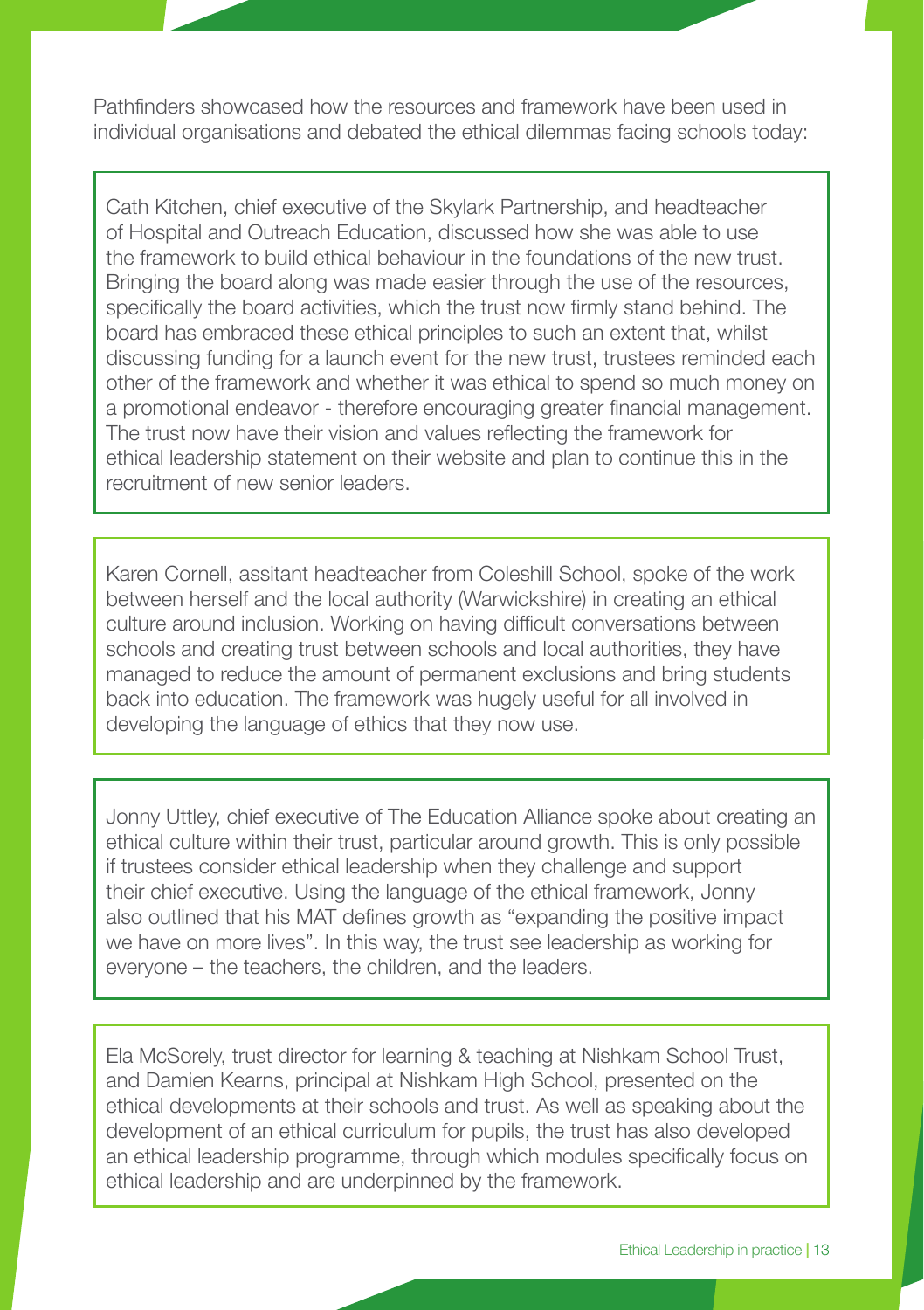### *FEEDBACK*

Following feedback from pathfinders, we determined to publish a list of schools and trusts who have expressed an interest in using the framework. The list can be found here: <http://bit.ly/EthicalPathfinders> and will be regularly updated. Should schools or trusts wish to remove themselves from the list please contact ethicalschools@nga.org.uk

| <b>Pathfinders said</b>                                                          | We did                                                                                                                                                                                                                                                                                               |
|----------------------------------------------------------------------------------|------------------------------------------------------------------------------------------------------------------------------------------------------------------------------------------------------------------------------------------------------------------------------------------------------|
| Registration was unclear                                                         | We created a short registration survey, after completion<br>we send the resources                                                                                                                                                                                                                    |
| The resource pack was<br>too large/overwhelming                                  | We split resources into individual packs, making this<br>easier to download and print. The resources are not also<br>available online via the pathfinder page (after registration)                                                                                                                   |
| More ethical dilemmas                                                            | We ask pathfinders to submit their own ethical dilemmas,<br>to expand the collection of resources                                                                                                                                                                                                    |
| Want to network with<br>local schools                                            | A list of schools participating in the pathfinder<br>programme can be viewed online. Schools and trusts<br>can contact pathfinders to discuss potential collaboration                                                                                                                                |
| Want more support for<br>pathfinders                                             | We have a number of consultants available for<br>pathfinders (at a cost)                                                                                                                                                                                                                             |
| A webpage for<br>pathfinders                                                     | Live from the end of October $2019$ – currently only<br>accessible for pathfinders and will be continually<br>developed                                                                                                                                                                              |
| Wanted to see evidence<br>of the framework<br>being used by other<br>pathfinders | We are working with pathfinders to share what they<br>are doing, including through blogs, case studies, and<br>networking/presenting at events                                                                                                                                                       |
| Should be a social<br>media presence for the<br>Framework                        | Twitter handle launched in September 2019<br>@LeadersEthical                                                                                                                                                                                                                                         |
| Speakers to be available<br>at local events                                      | The commission regularly speak at meetings across<br>the country on ethical leadership and the Framework.<br>Individual schools and trusts may wish to contact<br>local pathfinders to discuss collaboration, with other<br>pathfinder schools able to speak to local schools about<br>the framework |
| Wanted a pathfinder<br>logo                                                      | A pathfinder logo is available to download on the<br>pathfinder page to show your involvement in the<br>programme                                                                                                                                                                                    |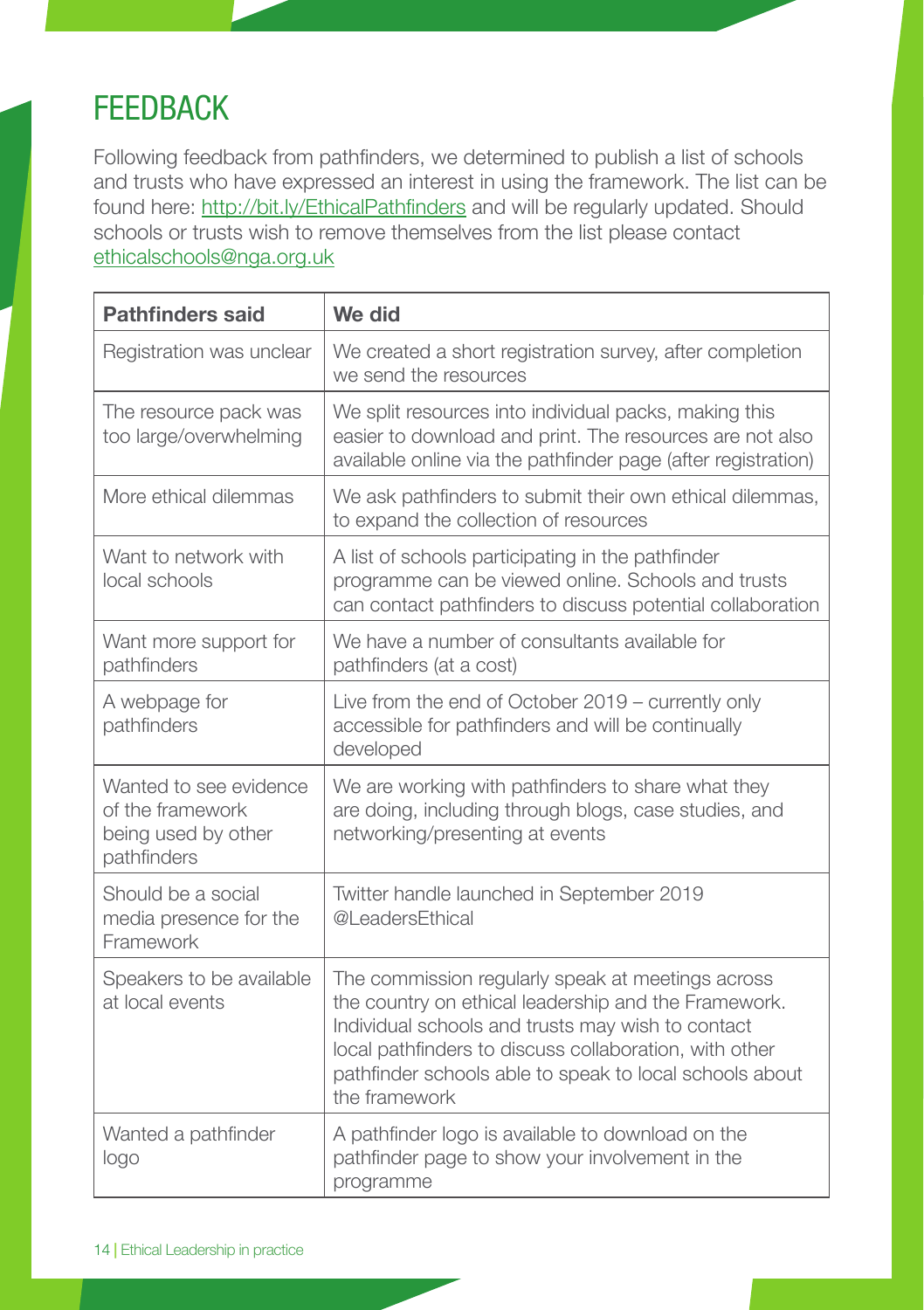### *FUTURE STEPS*

Recruitment for pathfinders will continue until January 2019, and we encourage school leaders and governors/trustees to continue to register their interest. New pathfinders will benefit from the experience of previous pathfinders, and will be able to make further contributions to the resources and influence in the ethics forum. New and existing pathfinders will be invited to our next event; to be hosted in London on 30 January 2020, where we will hear from Commission members and have an opportunity to network with pathfinder schools and trusts.

If you are interested to join us as a pathfinder please visit <http://bit.ly/EthicalPathfinders> or email [ethicalschools@nga.org.uk](mailto:ethicalschools%40nga.org.uk?subject=)

Carys Ward National Governance Association November 2019

 $n$ **g**  $a$   $\frac{National}{d}}$